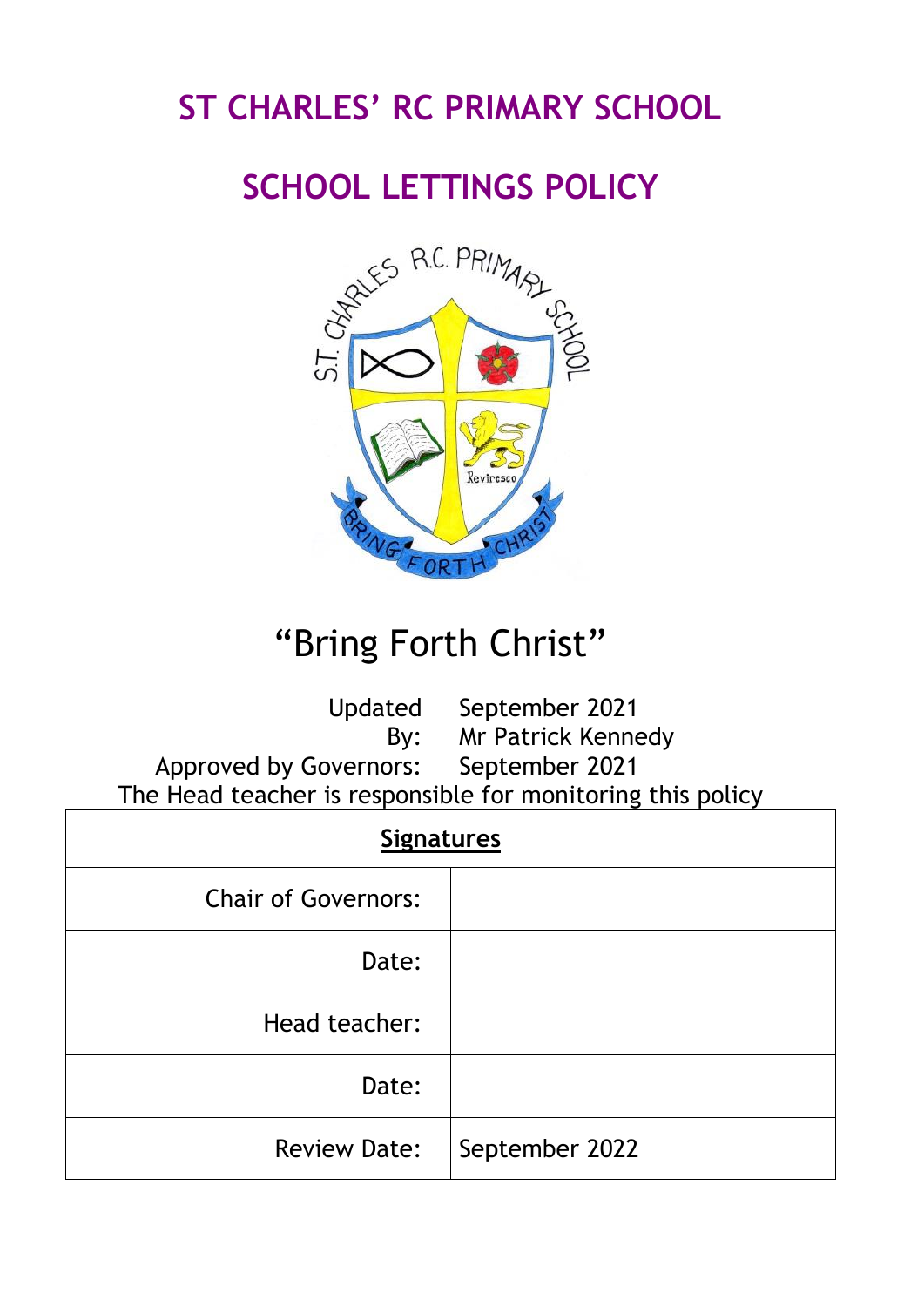The Governors recognise and accept their corporate responsibility to provide a safe and secure environment for children, employees and visitors to St Charles' RC Primary School. The letting out of the school is subject to school's security procedures as described in the Security policy.

- 1. The Governing Body actively encourages community use of the school buildings. However, it reserves the right to refuse any lettings it may choose in particular to any group that may have a conflict of interest with the Catholic ethos of the school.
- 2. The hirer must be willing to meet with school officials and provide details of their aims and objectives.
- 3. The Governing Body will ensure that the school budget does not subsidise non-school activities and that all costs are recovered. Charges will be reviewed annually by the Governing Body.
- 4. Each hirer using the school will be required to nominate a contact person. Such a person is deemed to be in charge and able to investigate any difficulties which may arise.
- 5. The Governing Body will determine if a nominated person from school is required on site when the premises are being used. If not, a responsible person must be on call.
- 6. A Letting Application / Indemnity Form must be completed by all applicants. A signed copy of the application form, if approved by the school, will be returned to the hirer. For long term lettings application forms will be reviewed on an annual basis.
- 7. No lettings will be approved giving the user exclusive possession. (note: this is a legal requirement, not to be confused with a sole letting)
- 8. Any hirer that uses the school must be adequately insured (with a minimum of £5m public liability insurance) and insurance documents must be attached to the application.
- 9. All hirers must comply with health and safety legislation.
- 10. The hirer is responsible for ensuring that DBS checks have been undertaken where appropriate.
- 11. Arrangements for the payment of each letting will be made in advance with the hirer concerned.
- 12. Smoking is not allowed on the premises in line with school policy.
- 13. Alcoholic Drinks
	- a. An occasional licence must be obtained where appropriate. The Licensee is responsible for conduct of bar sales, etc.
	- b. No alcohol is to be stored or retained on the premises when pupils are in school.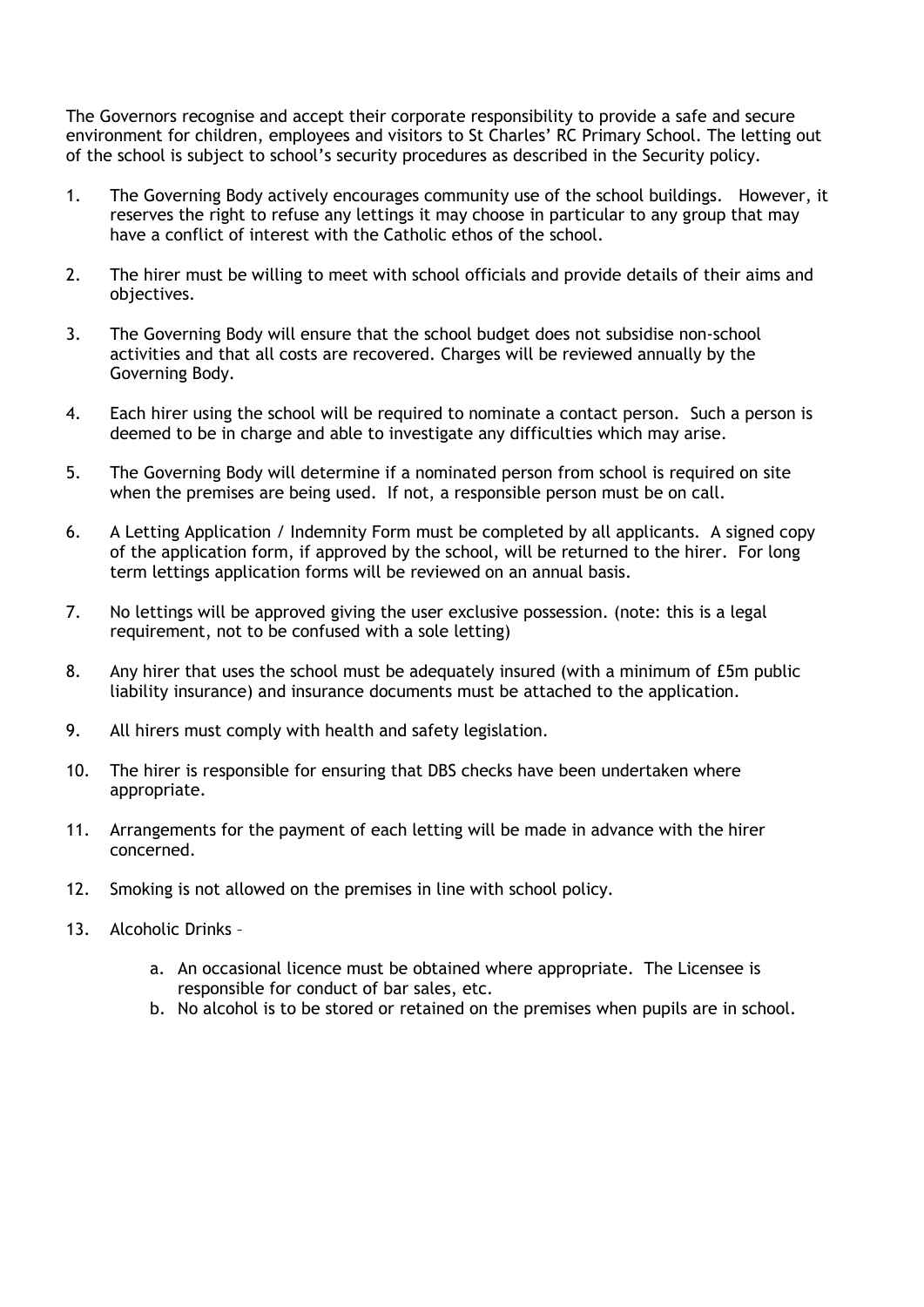### **USE OF SCHOOL PREMISES APPLICATION FORM NO:**

| Name of<br>Organisation:                                                             |  |            |                                        |  |                                               |            |  |           |           |  |
|--------------------------------------------------------------------------------------|--|------------|----------------------------------------|--|-----------------------------------------------|------------|--|-----------|-----------|--|
| <b>Name of Applicant:</b>                                                            |  |            |                                        |  |                                               |            |  |           |           |  |
| <b>Address:</b>                                                                      |  |            |                                        |  |                                               |            |  |           |           |  |
| Telephone:                                                                           |  |            |                                        |  |                                               |            |  |           |           |  |
| Name and<br>address of<br>person to be<br>billed if not same<br>as $1:$              |  |            |                                        |  |                                               |            |  |           |           |  |
| Details of premises required                                                         |  |            |                                        |  |                                               |            |  |           |           |  |
| <b>Name of School:</b>                                                               |  |            |                                        |  |                                               |            |  |           |           |  |
| Date(s) required:                                                                    |  |            |                                        |  |                                               |            |  |           |           |  |
| <b>TYPE OF ACCOMMODATION</b>                                                         |  |            | <b>FROM</b><br><b>TICK IF REQUIRED</b> |  |                                               | <b>TO</b>  |  |           |           |  |
| <b>Classroom - Number</b><br><b>Required:</b>                                        |  |            |                                        |  |                                               |            |  |           |           |  |
| <b>Assembly Hall</b>                                                                 |  |            |                                        |  |                                               |            |  |           |           |  |
| <b>Football Pitch/School Field</b>                                                   |  |            |                                        |  |                                               |            |  |           |           |  |
| Purpose for which<br>accommodation/premises<br>are required:                         |  |            |                                        |  |                                               |            |  |           |           |  |
| If the letting is of a<br>commercial nature, please<br>supply details:               |  |            |                                        |  |                                               |            |  |           |           |  |
| Will the general public be<br>admitted?                                              |  | <b>YES</b> | <b>NO</b>                              |  | <b>Details of</b><br>admission charges:       |            |  |           |           |  |
| Is copyright music to be<br>performed?                                               |  | <b>YES</b> | <b>NO</b>                              |  | Approximate<br>number of people<br>attending: |            |  |           |           |  |
| Will the use of a piano be<br>required?                                              |  | <b>YES</b> | <b>NO</b>                              |  | Is alcohol to be<br>served:                   |            |  |           | <b>NO</b> |  |
| Do you intend to use/bring into the premises any additional electrical<br>equipment: |  |            |                                        |  |                                               | <b>YES</b> |  | <b>NO</b> |           |  |

*\*\*\*If you answer yes to any of these, please provide further details on a separate sheet\*\*\**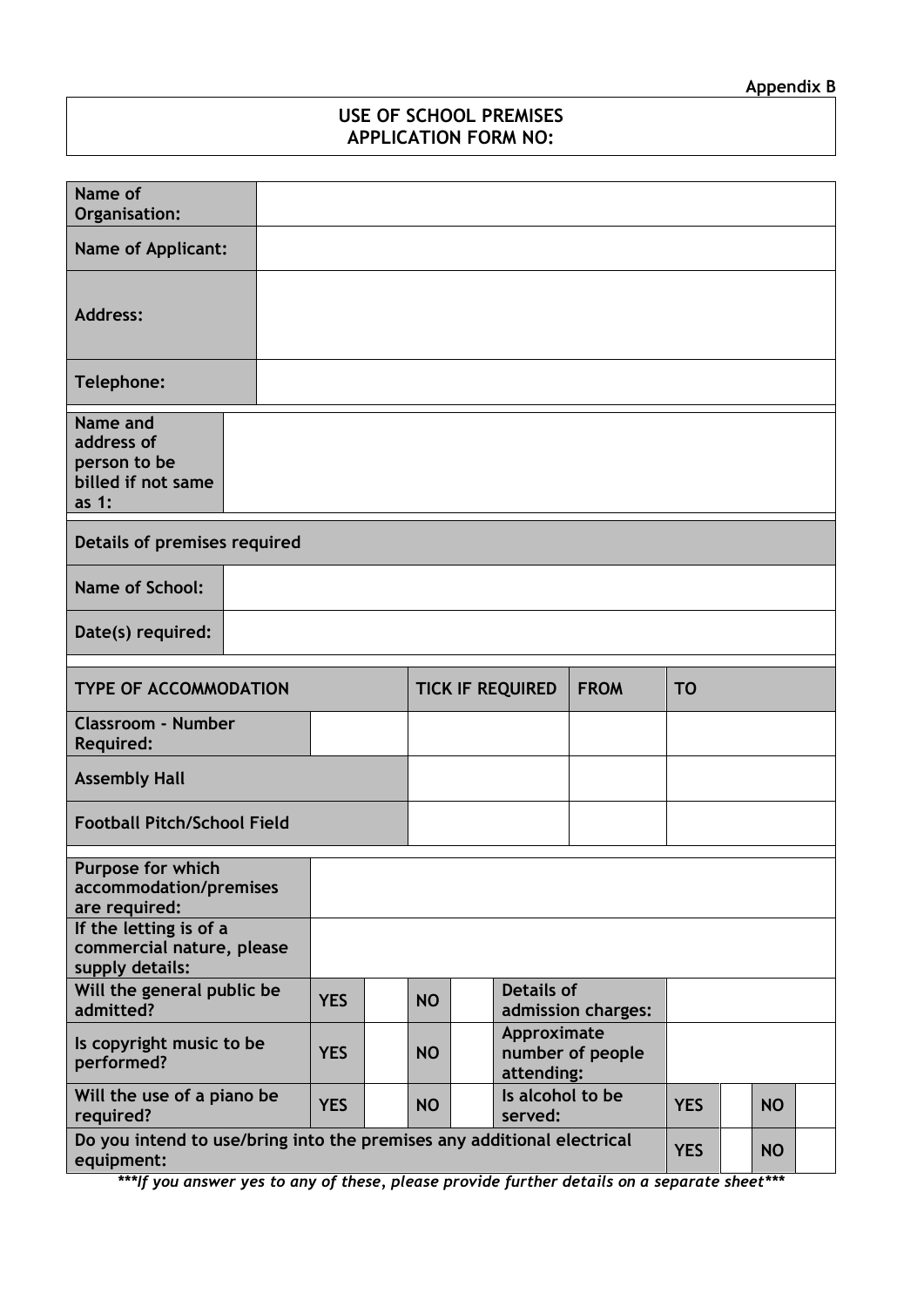### **VAT Regulations Relating to the use of Sports Facilities**

Room hire alone is exempt. For example the local Brownies hiring the school hall or sports hall for a table top sale would be exempted from VAT.

If the local football club hired the school hall (NOT a sports hall) to play football, the letting would be exempt as the hall is not a sports facility.

If the local football club hired the school sports hall to play football as a one off letting, it would be standard rated.

Premises are sports facilities if they are designed or adapted for playing any sport or taking part in any physical recreation, such as swimming pools, football pitches, dance studios and skating rinks. Each court or pitch (or lane in the case of bowling alley, curling rink or swimming pool) is a separate sports facility.

However, if the same football club hired the school sports hall for a series of lets, they will be exempted from paying VAT if they meet all the following criteria:-

- The bookings are for at least 10 sessions
- The interval between the sessions is not less than 1 day and no more than 14 days apart
- The bookings are all for the same activity
- The whole series is to be paid for (there must be written evidence of this)
- The grantee has exclusive use of the facilities
- The grantee is a school, club, an association or an organisation representing affiliated clubs or constituent associations.

| I/WE HAVE READ THE CONDITIONS OUTLINED ABOVE AND APPLY TO BE EXEMPT FROM PAYING<br>VAT AS WE FULFIL ALL THE ABOVE CRITERIA |  |  |  |  |  |  |
|----------------------------------------------------------------------------------------------------------------------------|--|--|--|--|--|--|
| SIGNED:                                                                                                                    |  |  |  |  |  |  |
| <b>ON BEHALF</b><br>OF:                                                                                                    |  |  |  |  |  |  |
| <b>DATE:</b>                                                                                                               |  |  |  |  |  |  |